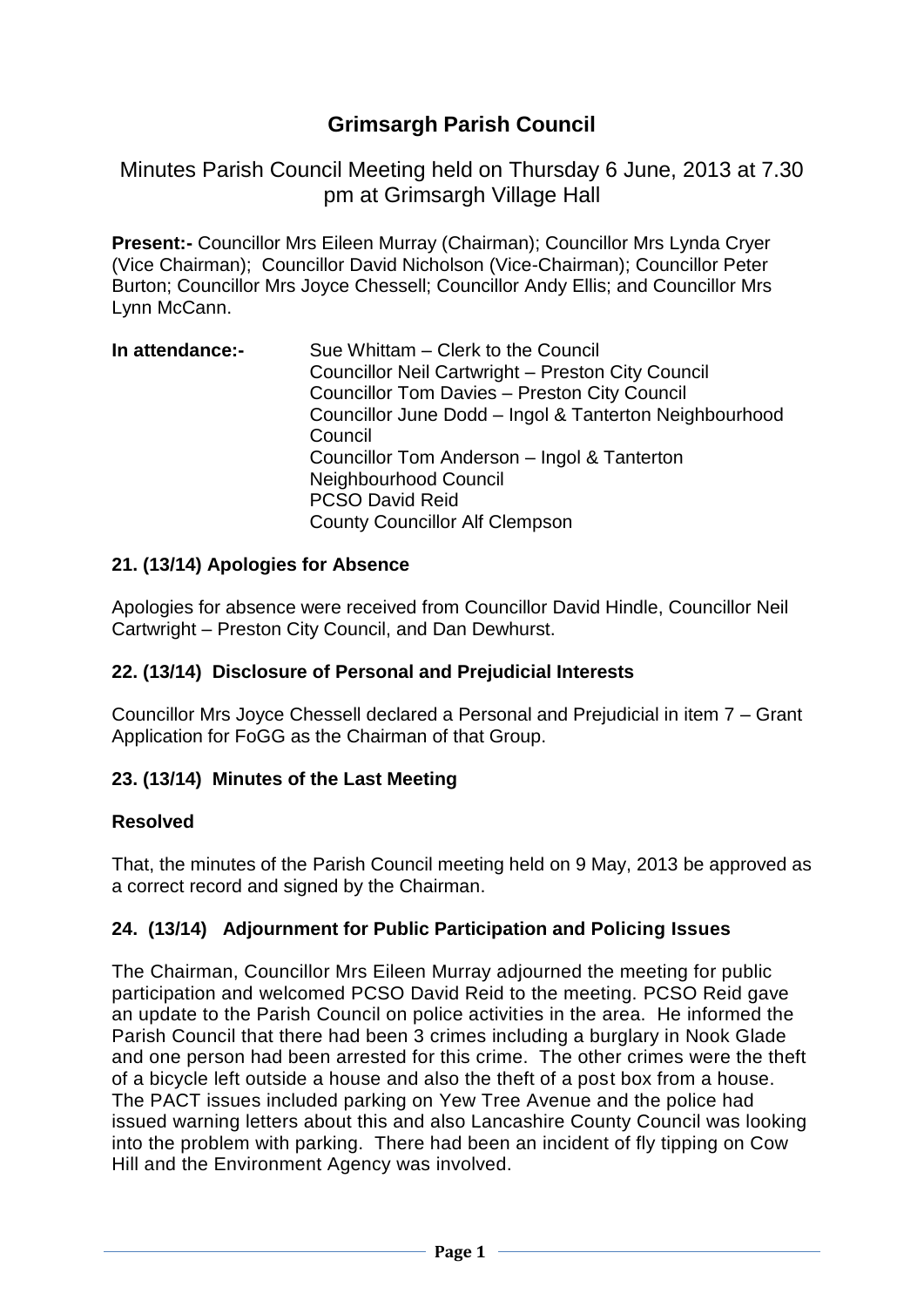The police had also been checking cars and sheds to make sure that people kept them locked.

Councillor Mrs Lynn McCann asked about an issue she had reported where three men appeared to be walking around The Hills and going into gardens. PCSO Reid said he was not aware of this but if the men had not been on genuine business then he would have been informed. PCSO Reid also said that there had been no issues at Goosnargh Field Day and that the police would be involved in Grimsargh Field Day.

It was noted that there had been issues with dog fouling on Ploughman's Court and Councillor Davies had been placing posters around the area. PCSO Reid said that the police can issue fixed penalty notices and if the Chairman let him have details of the irresponsible dog owner then he would see what could be done.

The Chairman, Councillor Mrs Eileen Murray thanked PCSO Reid for attending the meeting. She also welcomed Councillors June Dodd and Tom Anderson from Ingol and Tanterton Neighbourhood Council who had come along to see how other Parish Council meetings are run. County Councillor Alf Clempson had also come along to the meeting as he was interested in any update on the Planning Appeal by Hallam Land Management.

The Chairman, Councillor Mrs Eileen Murray informed the Parish Council that the website was currently being updated and she asked Parish Councillors for feedback on the changes. There was a mixture of likes and dislikes of the banner and it was agreed that the website would be discussed at the next meeting of the Parish Council.

The Chairman, Councillor Mrs Eileen Murray also informed the Parish Council that she would be replanting the Parish Council planters in the next few days and she was considering using perennials for the planters on old Railway Walk as these would provide good cover all year round. Councillor Andy Ellis asked if the Parish Council should consider moving the planters on old Railway Walk to somewhere they would be enjoyed more. It was felt that because the planters were very heavy then we would leave them in place at the moment.

It was noted that the sign on Peacock Hill Close was damaged and Councillor Lynda Cryer agreed to report this to Preston City Council.

The Chairman Councillor Mrs Eileen Murray then reconvened the meeting.

### **25. (13/14) Town and Country Planning Act, 1990**

It was noted that there were no Planning Applications for consideration at the meeting but the Parish Council had received from Preston City Council details of an application for a certificate of lawfulness as follows:-

06/2013/0322 - 8 Fell View Grimsargh Preston. Certificate of lawfulness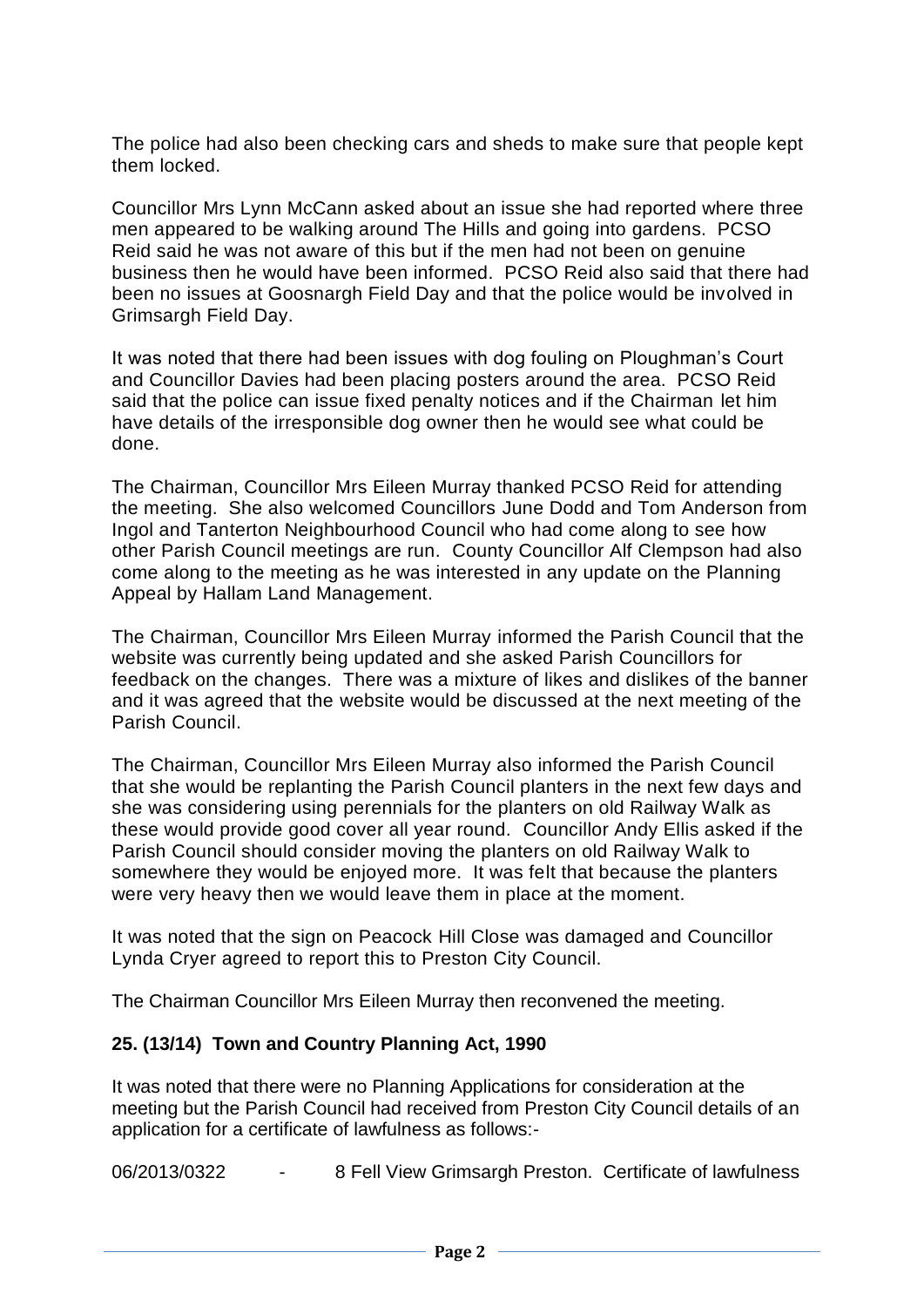for the proposed erection of dormer extension to side of dwelling.

It was noted that the letter objecting to the Planning Application by Hallam Land Management for the latest development North of The Hills had been submitted to Preston City Council and there appeared to be a great deal of support in the village. The Parish Council were still waiting to hear about the outcome of the appeal to the High Court by Hallam Land Management with regard to their original Planning Application.

In addition the Parish Council also gave consideration to the Consultation being undertaken by Preston City Council with regard to the Review of the Validation Checklist.

It was noted that the Validation Checklist was a document which was used to cross check planning and other related applications. This was to make sure that all the necessary plans and supporting documents were submitted from the start. This helped to avoid unnecessary delays at a later stage of the application process. This revised draft (Version 4) would replace the current checklist (Version 3) which was produced in December 2010.

### **Resolved**

1) That the Certificate of Lawfulness application for 8 Fell View Grimsargh Preston is noted.

2) That the Review of the Validation Checklist Consultation is noted.

#### **26. (13/14) Appointment to Outside Bodies – Boylton, Houghton & Farrington Charity**

It was noted that this item had been deferred from the last meeting pending Councillor Mrs Joyce Chessell speaking to Ron Woollam about the role and what it involved. Councillor Mrs Joyce Chessell confirmed that she was happy to take on the role as it only involved a small number of meetings to organise food hampers at Christmas for people over 80 years of age in the village.

### **Resolved**

That Councillor Mrs Joyce Chessell is appointed at the Parish Council representative to the Boylton, Houghton and Farrington Charity.

### **27. (13/14) Grant Applications**

**(Councillor Mrs Joyce Chessell declared a personal and prejudicial interest in the grant application relating to the request from FoGG as she is the Chairman of the Group. She therefore left the meeting for the discussion and took no part in the decision).**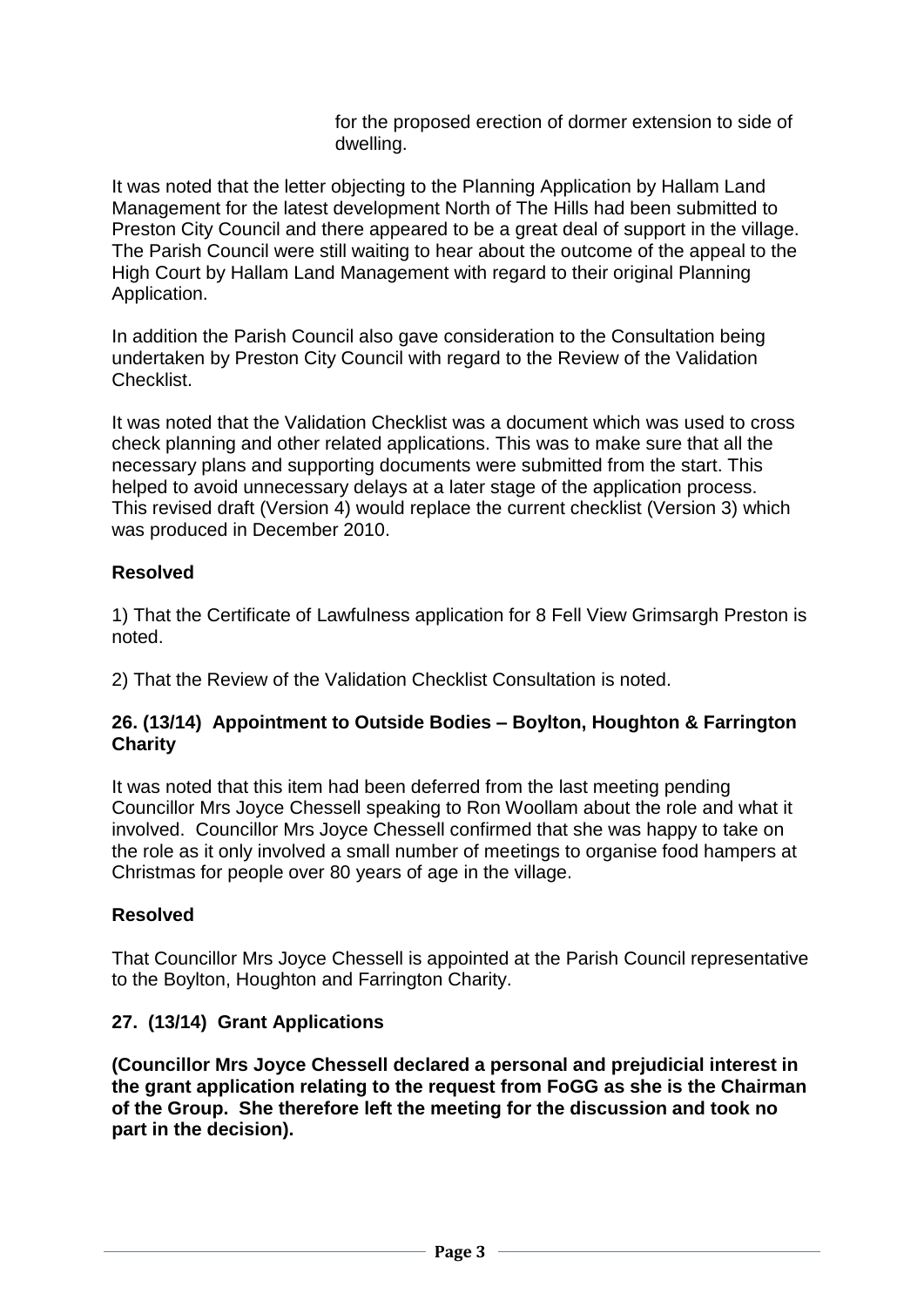The Parish Council gave consideration to the following grant applications:-

Field Day Committee – Application for two pop up gazebos at a cost of £149.98 FoGG (Friends of Grimsargh Green) – Application for £1,000 towards Football pitch drainage works on the village green.

### **Resolved**

1) That the Field Day Committee is awarded £149.98 for the purchase of two pop up gazebos.

2) That FoGG is awarded £1,000 towards the Football pitch drainage works on the village green.

#### **28. (13/14) Parish Council/Nellie Carbis Millennium Woodland Annual Insurance**

The Clerk reported that following the report given at the last meeting on the Parish Council/Nellie Carbis Millennium Woodland insurance, Zurich had looked at the policies in line with the needs of the Parish Council and had been able to offer one policy to cover all the Parish Council's requirements. The policy included public liability to cover manual work on the woodland for all volunteers including the Parish Councillors. It would also cover groups using the woodland for educational/recreational visits.

The Clerk was pleased to report that there would be no additional cost to the Parish Council for this insurance because she had asked Zurich to remove the cover for the SPiD which was not actually owned by the Parish Council. The total premium remained the same at £473.19 – and provided the additional cover and benefits as outlined above.

### **Resolved**

That the Parish Council approves and notes the policy provided by Zurich insurance to cover both the Parish Council and the Nellie Carbis Millennium Woodland.

# **29. (13/14) Report from Preston Area Committee/items for 3 Tier Forum**

The Chairman, Councillor Mrs Eileen Murray gave a quick update to the Parish Council on the recent meeting of Preston Area Committee. With regard to concerns about e mails and correspondence being answered by Preston City Council she explained that the Clerk had now received a list of departmental e mail addresses and these were being trialled to monitor the speed of response. The Clerk also informed the Parish Council that she had been given a hotline which she could use to report issues affecting the parish and this would be monitored by Customer Services at Preston City Council to make sure that any issues raised were dealt with.

With regard to the 3 Tier Forum this was scheduled for September but due to the recent County Council elections the Chairman was not sure if it would go ahead in its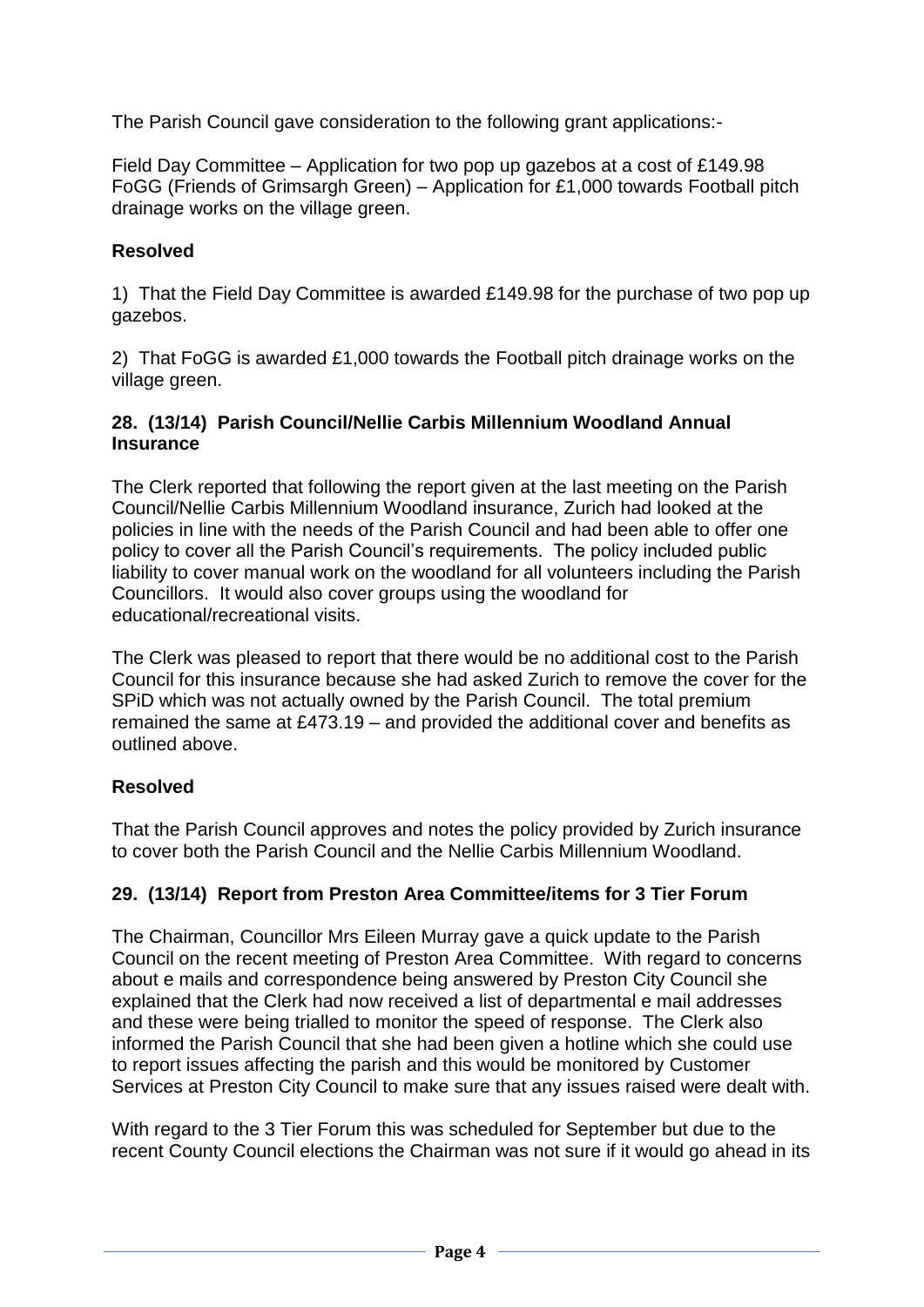present format. The Chairman reminded the Parish Council that items could be submitted for consideration by the 3 Tier Forum.

### **Resolved**

That the report is received and noted.

### **30. (13/14) British Trust for Conservation Volunteers (BTCV) Membership**

The Clerk reported that as part of the old policy for Nellie Carbis Millennium Woodland this included membership of the BTCV. The Clerk highlighted the networking opportunities that came from the membership and the Group would advertise any project days on their website for members.

The cost of the annual membership was £38 per year and it was agreed that the Parish Council would become members.

### **Resolved**

That the Parish Council approves the membership of the British Trust for Conservation Volunteers at a cost of £38 per annum.

### **31. (13/14) Friends of Grimsargh Green (FoGG)**

Councillor Mrs Joyce Chessell gave an update to the Parish Council on the work of FoGG. She explained that the FoGG meeting would be held next week and they were going to discuss where to place the two G's. These had been used at the Guild and Preston City Council had agreed to let FoGG have the use of them. There was general discussion on if they should be placed on the village green near to the car park. Councillor David Nicholson asked about the size but Councillor Mrs Chessell did not have the exact dimensions but they were quite large.

Councillor Mrs Chessell said that the QEII celebration day on 12 May had been a great success in spite of the weather and special thanks should go to Liz Hindley for her excellent organisation.

### **Resolved**

That the report is received and noted.

#### **32. (13/14) Financial Matters, banking and approval of annual accounts for year end 31 March 2013.**

It was noted that we currently had an £38,481.74 in the bank as at 1June 2013. This included £200 received from Lancashire County Council for the Public Rights of Way delivery scheme.

It was further noted that since the last meeting we had paid the cheque for the Annual insurance to also include the Nellie Carbis Millennium Woodland. This was £473.19 (cheque no 634).